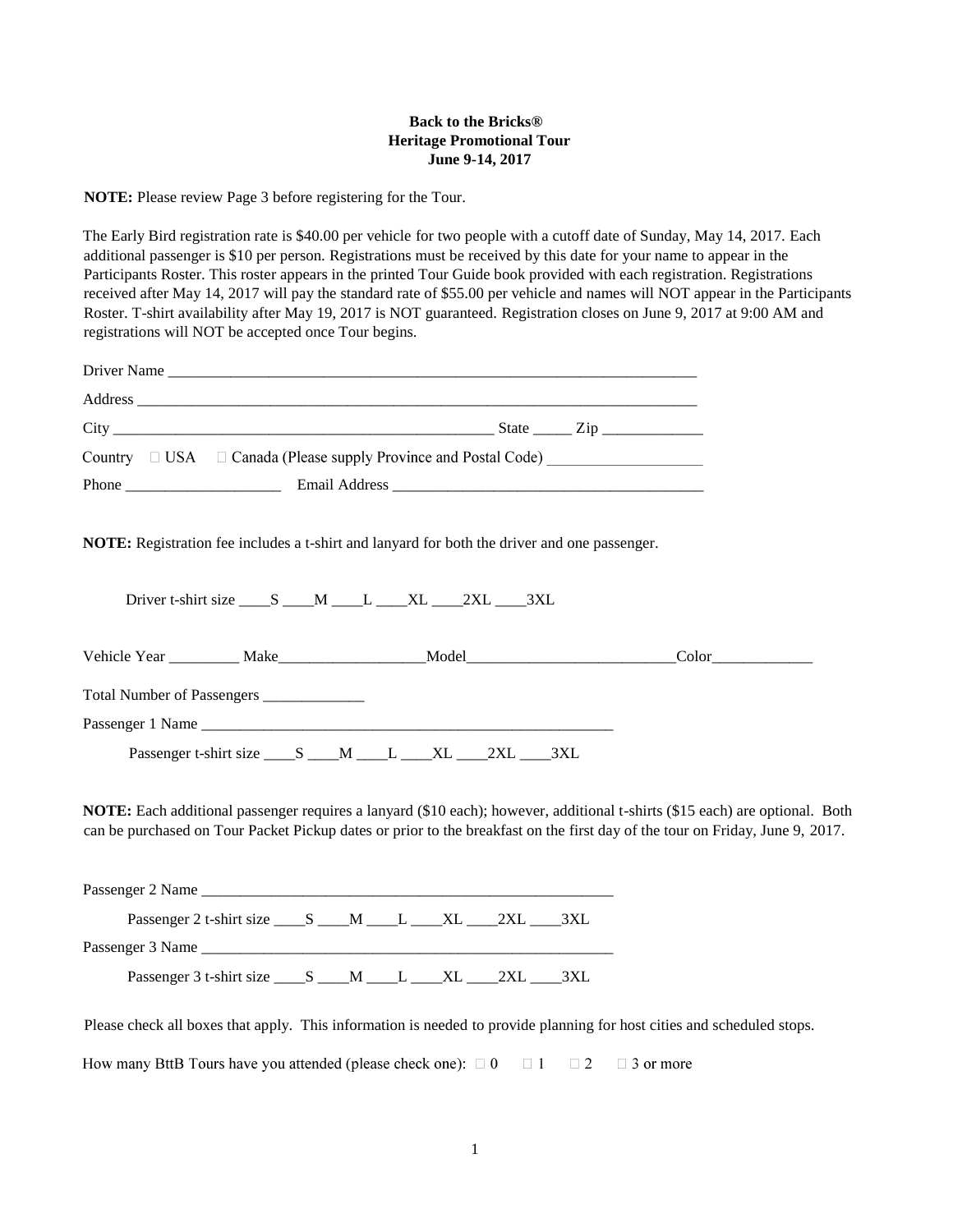I plan on attending... (please check all that apply)

- $\Box$  June 9-14. Attending All Events Listed Below ------- OR -------
- $\Box$  June 9, Friday Tour send-off from Flint to Clare
- $\Box$  June 10, Saturday Clare to Big Rapids
- $\Box$  June 11, Sunday Big Rapids to Muskegon
- $\Box$  June 12, Monday Muskegon to Coldwater
- $\Box$  June 13, Tuesday Coldwater to Adrian
- □ June 14, Wednesday Adrian to Fenton, End of the Road Luncheon at Lasco Ford

RELEASE OF LIABILITY: It is agreed that your vehicle meets and exceeds the State of MI Dept. of Transportation's safety requirements and that your vehicle is fully insured and licensed. It is also understood that your vehicle and participants will take full responsibility of any damages that may result from careless operation of your vehicle or an unfortunate incident that occurs at a Tour-related Event. Further, you agree to hold harmless the Back to the Bricks® committee, promoters, sponsoring organizations, accommodations facility, clubs, affiliates, spectators, others and/or to yourself at any of the locations in relation with the Back to the Bricks® Heritage Tour. This information will remain confidential with the Back to the Bricks® Committee.

| $\sim$<br>Insu<br>$\mathbf{r}$<br>. . | .<br> | -- |  |
|---------------------------------------|-------|----|--|
|                                       |       |    |  |

By submitting this form, you are agreeing to the Release of Liability Statement above.

# **Please make checks payable and submit form to: Back to the Bricks, Inc., 7377 New Hampshire Dr. Davison, MI 48423 Please indicate "For: Promo Tour" on the front of your check**

Amount enclosed:  $\Box$  \$40 by May 14, 2017  $\Box$  \$55 after May 14, 2017

(Payment for lanyards and optional t-shirts for additional passengers will occur when Tour Packets are picked up.)

#### **Please retain the next page containing important Tour information.**